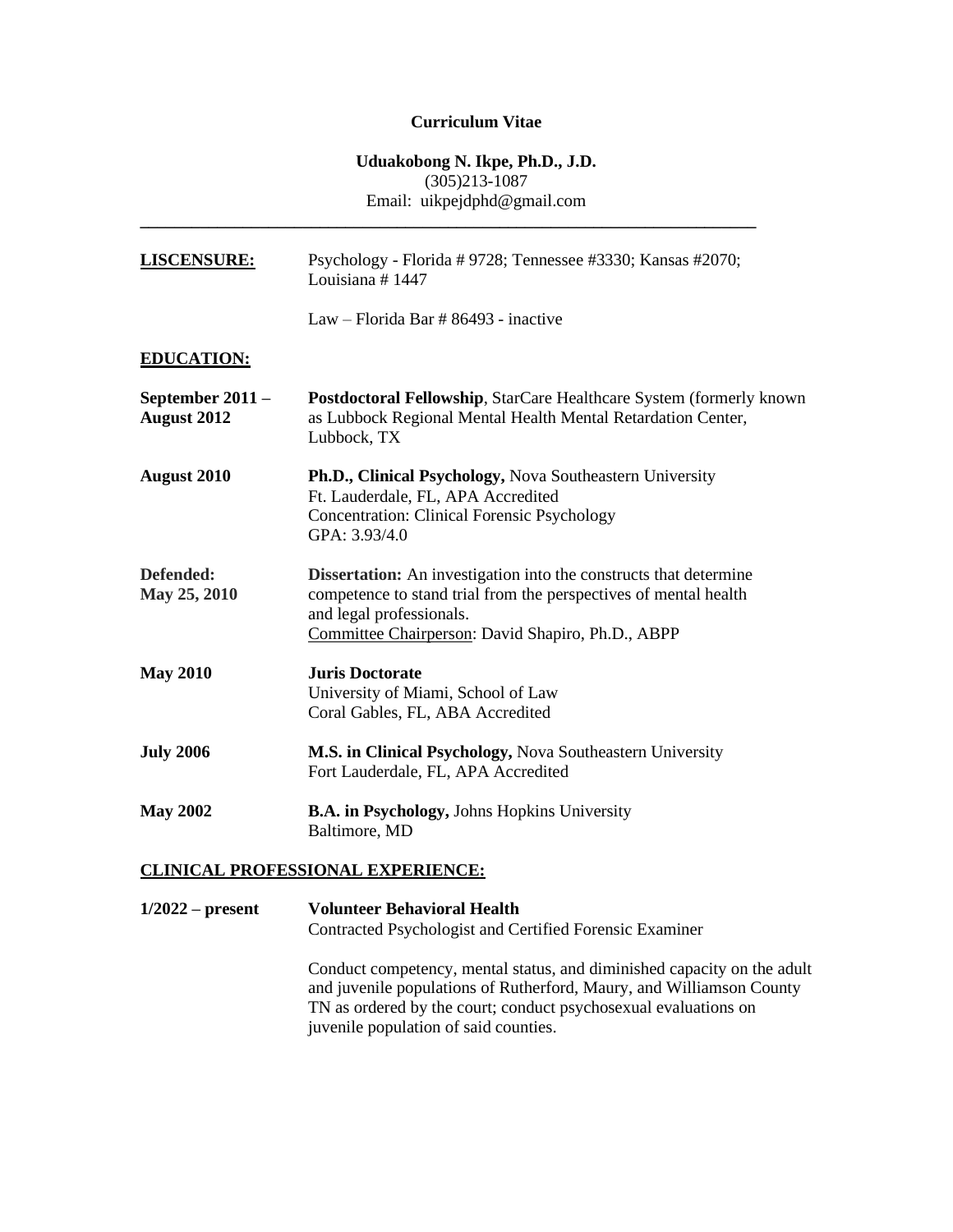| $11/2021$ – present | <b>Southeast Psych Nashville, Brentwood, Tennessee</b><br>Psychologist                                                                                                                                                                                                                                                                                                                                                                                                                                                                                                                                                                                                                                                                                                                                                                                               |
|---------------------|----------------------------------------------------------------------------------------------------------------------------------------------------------------------------------------------------------------------------------------------------------------------------------------------------------------------------------------------------------------------------------------------------------------------------------------------------------------------------------------------------------------------------------------------------------------------------------------------------------------------------------------------------------------------------------------------------------------------------------------------------------------------------------------------------------------------------------------------------------------------|
|                     | Conduct individual therapy with clients ages 12 and up including<br>anxiety, depression, suicidality, and behavioral challenges. Completed<br>psychoeducational evaluations, forensic evaluation for psychological<br>trauma, mental health assessment for a parent as required by TDCS, and<br>forensic-related consultations.                                                                                                                                                                                                                                                                                                                                                                                                                                                                                                                                      |
| $02/2019 - 12/2021$ | Wellpath, LLC, Nashville, Tennessee (formerly Correct Care<br>Solutions), Vice President of Mental Health, State and Federal Division                                                                                                                                                                                                                                                                                                                                                                                                                                                                                                                                                                                                                                                                                                                                |
|                     | Facilitate the provision of behavioral health services to individuals<br>incarcerated in juvenile facilities, prisons, jails, and detention centers by<br>providing clinical oversight, case consultation, training and onboarding,<br>approval of programming, treatment planning and implementation of<br>suicide prevention programming to facility behavioral health staff.                                                                                                                                                                                                                                                                                                                                                                                                                                                                                      |
|                     | Act as supervisor to Regional Directors of Mental Health including<br>development and review of key performance indicators (KPIs), approval<br>of expense reports and spending, completion of performance evaluations,<br>fostering leadership development and provisions of clinical oversight and<br>consultation; ensure compliance with contract requirements,<br>accreditation standards, patient safety initiatives, with a focus on suicide<br>prevention, substance use disorders, and trauma-informed care;<br>participate in recruiting and retention efforts, development and<br>implementation of policies and procedures; and write the behavioral<br>health sections of contract proposals for service and participate in efforts<br>for the furtherance of business development for Wellpath; Zero Suicide<br>Initiative Training subcommittee chair. |
|                     | Provide mental health services to including assessments/evaluations,<br>counseling, and crisis intervention to patients as needed.                                                                                                                                                                                                                                                                                                                                                                                                                                                                                                                                                                                                                                                                                                                                   |
| $10/2017 - 02/2019$ | <b>Correct Care Solutions, LLC, Nashville, Tennessee</b><br><b>Behavioral Health Divisional Director</b>                                                                                                                                                                                                                                                                                                                                                                                                                                                                                                                                                                                                                                                                                                                                                             |
|                     | Facilitated the provision of behavioral health services to individuals<br>incarcerated in jails and juvenile facilities by providing clinical<br>oversight, case consultation, training and onboarding, and<br>implementation of suicide prevention programming to site behavioral<br>health staff various jails and juvenile facilities;                                                                                                                                                                                                                                                                                                                                                                                                                                                                                                                            |
|                     | Completed suicide risk assessments and provided crisis intervention for<br>patients at risk for suicide; psychological and psychosexual evaluations<br>of juveniles conducted.                                                                                                                                                                                                                                                                                                                                                                                                                                                                                                                                                                                                                                                                                       |
|                     | Acted as supervisor to Regional Behavioral Health Managers including<br>training, onboarding, and clinical case consultation; ensuring compliance                                                                                                                                                                                                                                                                                                                                                                                                                                                                                                                                                                                                                                                                                                                    |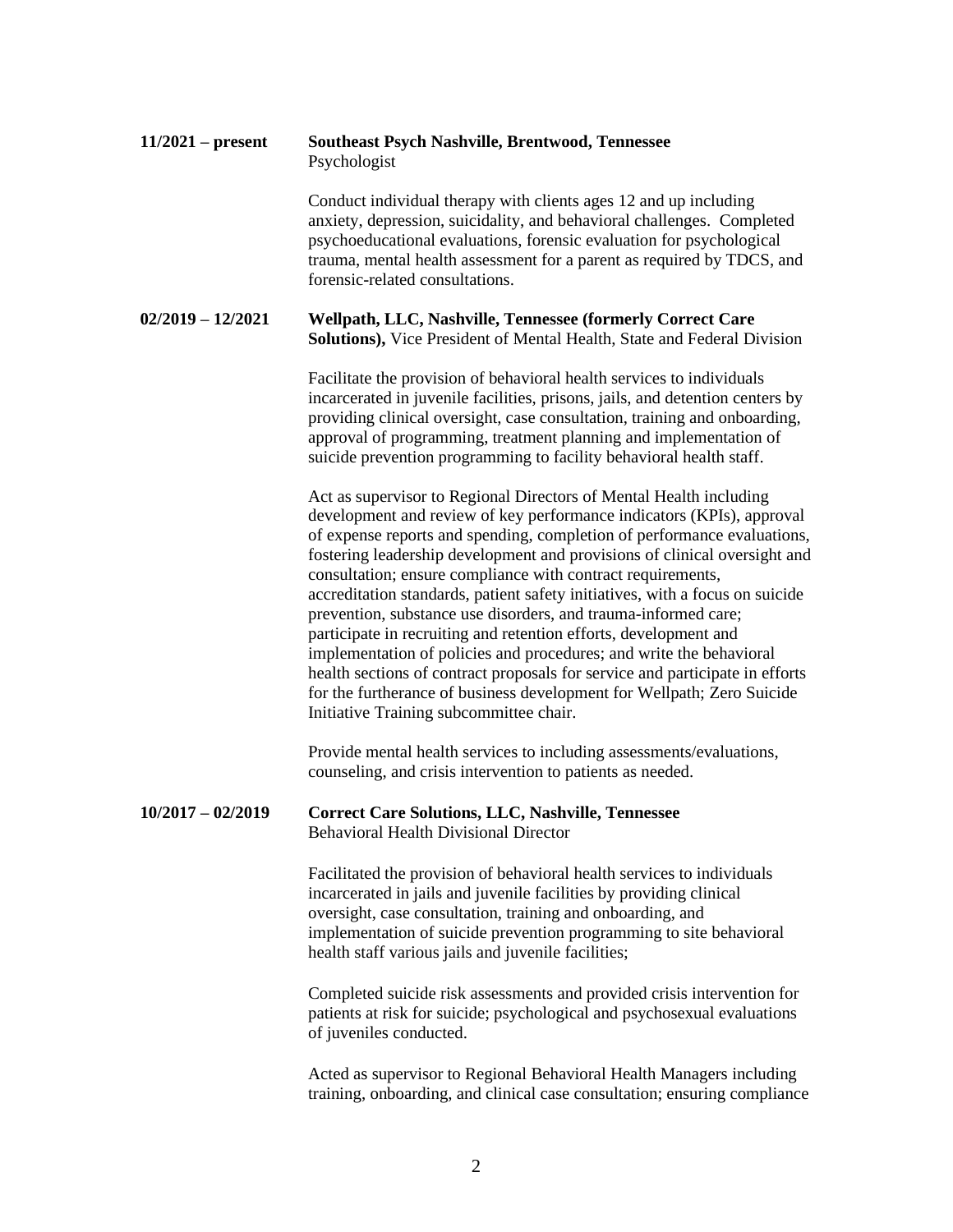with contract requirements, accreditation standards, patient safety initiatives, with a focus on suicide prevention and trauma-informed care; and development and implementation of policies and procedures.

### **07/2015 – 09/2017 Regional Behavioral Health Manager**, Correct Care Solutions, Nashville, TN

Provided behavioral health (BH) clinical oversight to ensure quality patient care at correctional facilities within the region including contracts in the Illinois Department of Juvenile Justice, Louisiana Juvenile Justice System, Arkansas Prison System, Shelby County, TN Jails, and Correct Care Recovery Solutions (forensic hospitals). Supervised BH staff to maximize productive service provision.

Traveled to various facilities to provide clinical service to including completion of psychological and psychosexual evaluations of justiceinvolved youth, crisis assessment, and individual follow-up sessions. Participated in a multidisciplinary team in order to meet the treatment needs of the patients' served. Evaluated documentation and treatment plans authored by master's and doctoral-level BH clinicians via the peer review process.

Completed credentialing for all BH staff. Developed and reviewed BH policy and procedures for the corporation including suicide prevention, gender dysphoria, segregation, and BH screenings. Oversaw the implementation of policies and procedures for BH at various facilities/sites. Reviewed BH portions of contracts and requests for proposal (RFPs) for bidding purposes by the corporation; Conducted psychological autopsies and participated in mortality/morbidity review boards. Reviewed Gender Dysphoria evaluative reports written by doctoral-level BH professionals for treatment planning.

### **10/2012 – 07/2015 Clinical Supervisor**, Lansing Correctional Facility, Corizon Health Lansing, KS

Oversaw provision of behavioral health services to inmates in a maximum, medium, and minimum-security setting. Provided clinical supervision for a team comprising 16 master's level BH professionals, four activity therapists, three psychiatry members, and one discharge planner. Collaborated with the facility Department of Corrections representatives/wardens in the implementation of an expanded BH unit and a BH treatment unit for restrictive housing inmates. Provided statewide supervisory coverage for BH coordinators positions. Reviewed facility BH policy and procedures; oversaw implementation of the facility's/contracted BH policies and procedures. Acted as coordinator of the workgroup focused for implementation of the state's BH restrictive housing program.

Responded to grievances filed with the state by inmates and, to inquiries by the state regarding high risk/need inmates. Developed BH plans to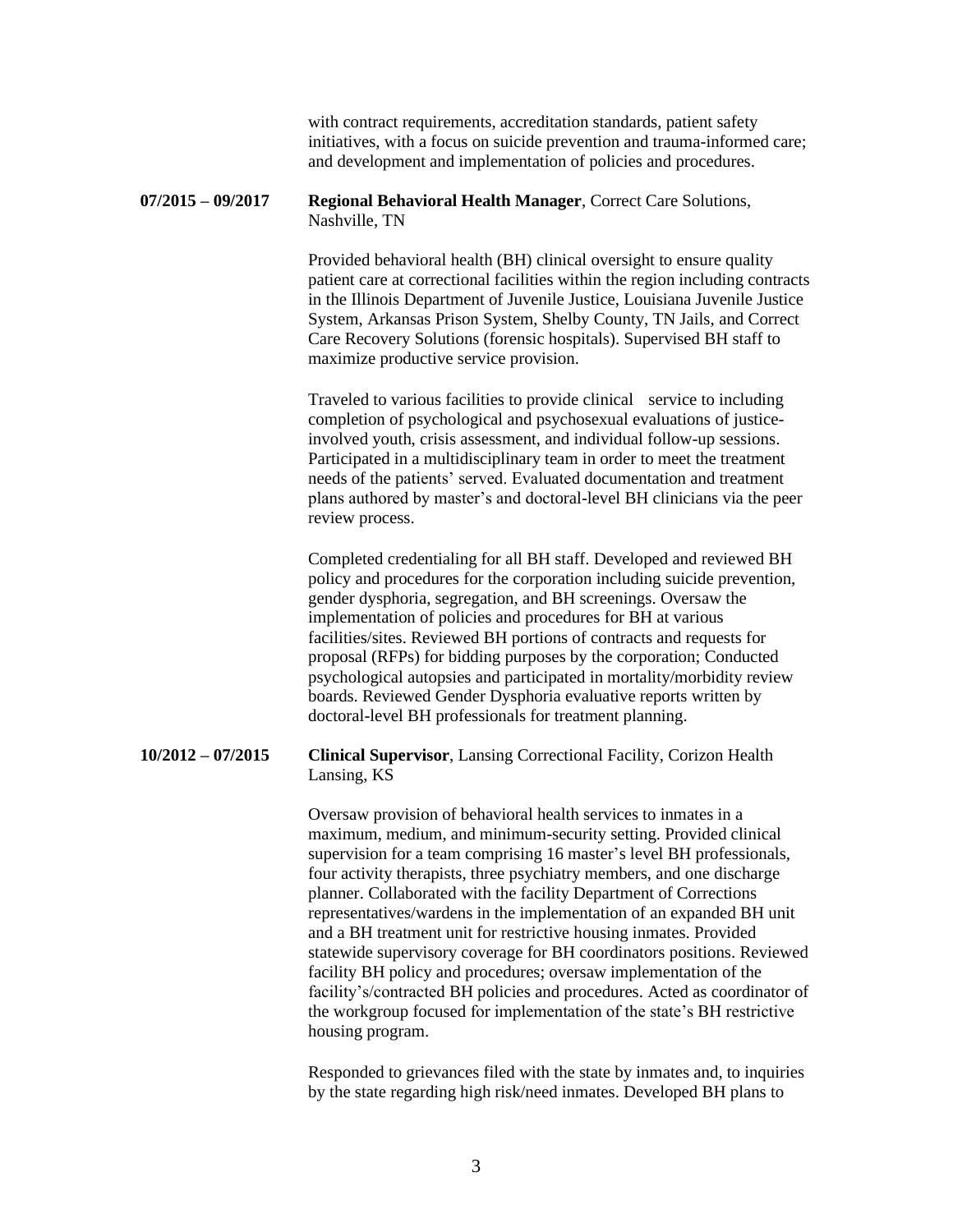better manage/meet the BH needs of inmates along with the medical and security staff. Acted as part of a multidisciplinary team (security/facility representatives, medical, and BH) used to meet the psychosocial needs of inmates including hunger strikes, self-injurious behaviors, & refusal of medical treatment.

Completed forensic evaluations on risk of recidivism in sex offenders to avoid a system backlog. Acted as due process hearing officer for transfers to psychiatric correctional facility.

Provided diagnostic clarification for patients and assisted in the provision of behavioral health treatment and psychological assessment to patients at the facility.

#### **09/2011 – 08/2012 Postdoctoral Fellowship**, StarCare Healthcare System Lubbock, TX

Conducted forensic evaluations and wrote reports including competency to stand trial and criminal responsibility evaluations, provided courtroom testimony as a forensic services treatment provider, led competency restoration individual sessions, participated in Lubbock County Court Mental Health Docket, and treatment team and program development meetings for the Lubbock County Detention Center, provided supervision to master's level psychology practicum students in clinical and forensic psychology, provided trainings to attorneys and correctional officers regarding working with the mentally ill offender, and taught upper-level undergraduate psychology course.

#### **09/2011 – 09/2012 Psychologist,** Private Practice of Robert Morgan, Ph.D. Lubbock, TX

Conducted forensic evaluations including competency to stand trial and criminal responsibility evaluations, led competency restoration individual sessions, all accompanied with written reports to the court.

### **CLINICAL TRAINING EXPERIENCE**

# **08/2008 – 08/2009 Psychology Intern** University of Tennessee at Memphis, Department of Psychiatry Special Problems Unit Memphis, TN

Conducted evaluations for the treatment and placement of 8 juvenile sex offenders; administered risk assessments for re-offending on the same juvenile sex offenders. Co-led adolescent sex offender groups; co-led adult sex offender groups. Adolescent groups consisted of an average of six to eight offenders, totaling 18 offenders, ages ranged from  $13 - 17$ . Adult groups consisted of an average of eight offenders, totaling 15 offenders, ages ranged from 21 - 64. Acted as the individual and family therapist of a child suffering from sexual behavior problems as a result of long-term sexual/physical abuse and neglect.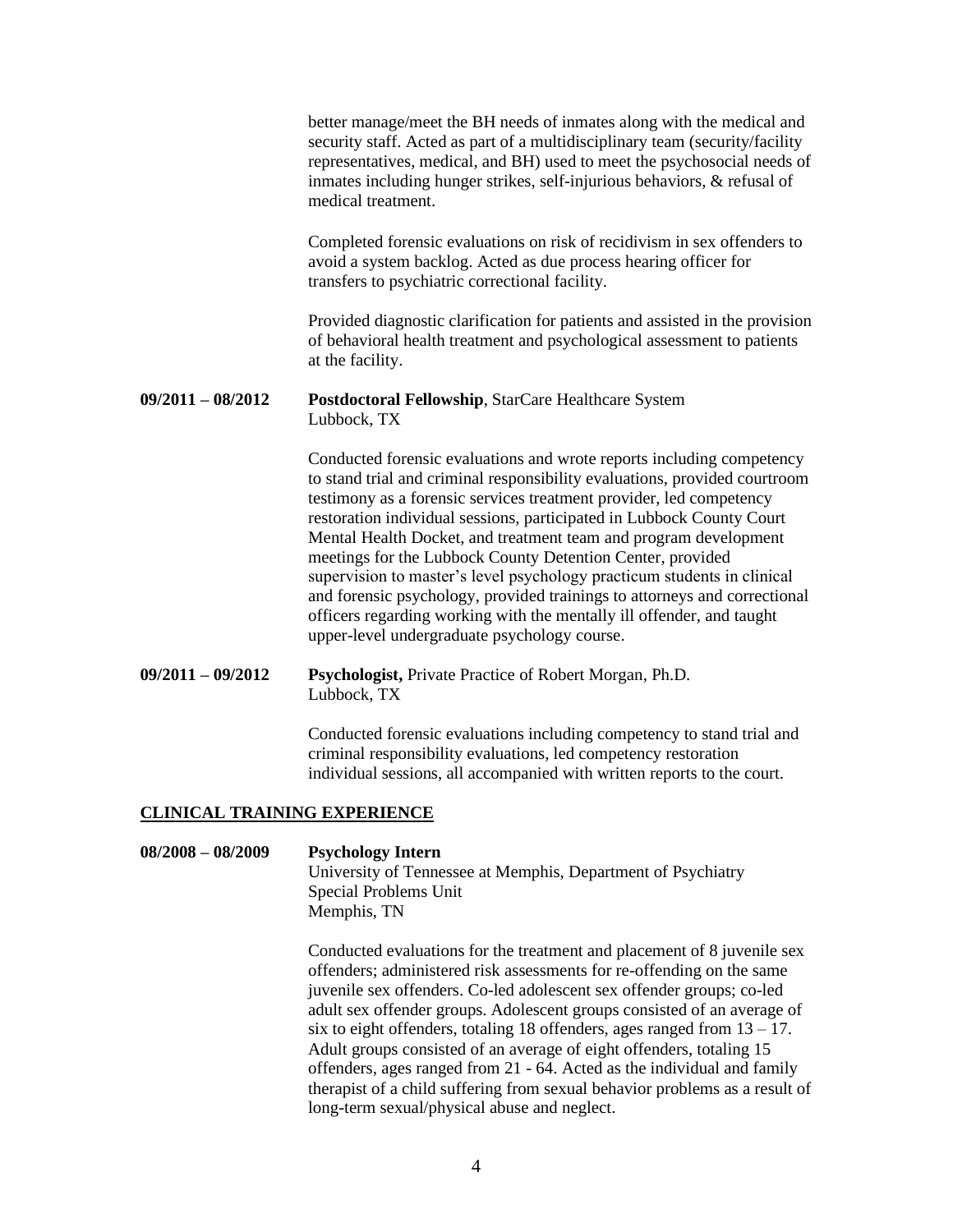|                     | Supervisors: Jacqueline Page, Psy.D., William Murphy, Ph.D.                                                                                                                                                                                                                                                                                                                                                                                                                                                                                                                                                                                                         |
|---------------------|---------------------------------------------------------------------------------------------------------------------------------------------------------------------------------------------------------------------------------------------------------------------------------------------------------------------------------------------------------------------------------------------------------------------------------------------------------------------------------------------------------------------------------------------------------------------------------------------------------------------------------------------------------------------|
| $08/2008 - 8/2009$  | <b>Psychology Intern</b><br>West Tennessee Forensic Services, Inc.<br>Memphis, TN                                                                                                                                                                                                                                                                                                                                                                                                                                                                                                                                                                                   |
|                     | Entered detention centers and state penitentiaries in order to conduct over<br>50 court-ordered forensic evaluations on defendants in order to<br>determine competence and the support of the insanity defense/diminished<br>capacity. Met with attorneys to discuss the mental status of defendants<br>and wrote letters to the court providing recommendations for competence<br>and the insanity defense. Attended criminal court hearings where expert<br>testimony was provided in reference to competence and the insanity<br>defense.<br><b>Supervisors:</b> Wyatt Nichols, Ph.D., John Whirley, Ph.D., John Hutson,<br>Ph.D. & Lynne Zager, Ph.D.           |
| $04/2009 - 08/2009$ | <b>Psychology Intern</b><br>Juvenile Court of Memphis and Shelby County<br>Memphis, TN                                                                                                                                                                                                                                                                                                                                                                                                                                                                                                                                                                              |
|                     | Provided the Court with recommendations regarding 25 juvenile<br>offenders rehabilitation needs including treatment, transfer to adult<br>court and possible community placement. Completed evaluations<br>on court ordered juveniles and provided forensic reports regarding<br>each juveniles needs. Evaluations included assessment batteries<br>(MAYSI-2, SASSI, WASI, MMPI-A, CBCL, Child Depression<br>Inventory etc), clinical interviews with the juveniles, families, case<br>workers, victims and all other relevant parties. Met with judges/referees<br>and attorneys to discuss recommendations with the parties.<br>Supervisor: Sydney Ornduff, Ph.D. |
| $04/2009 - 08/2009$ | <b>Psychology Intern</b><br>The Exchange Club Family Center<br>Memphis, TN                                                                                                                                                                                                                                                                                                                                                                                                                                                                                                                                                                                          |
|                     | Completed court-ordered evaluations on individuals arrested for<br>domestic violence offenses in order to determine the suitability of<br>probation and possible treatment needs. Evaluations included a<br>battery of assessments, drug screenings and clinical interviews<br>with alleged offenders and victims. Conducted parental fitness<br>and best interest of the child evaluations. Provided<br>recommendations for placement of children to Family Court and<br>the Department of Children's Services.<br>Supervisors: Catherine Collins, Ph.D., Robert Holford, LCSW                                                                                     |
| $01/2009 - 4/2009$  | <b>Psychology Intern</b><br>Memphis Mental Health Institute<br>Memphis, TN                                                                                                                                                                                                                                                                                                                                                                                                                                                                                                                                                                                          |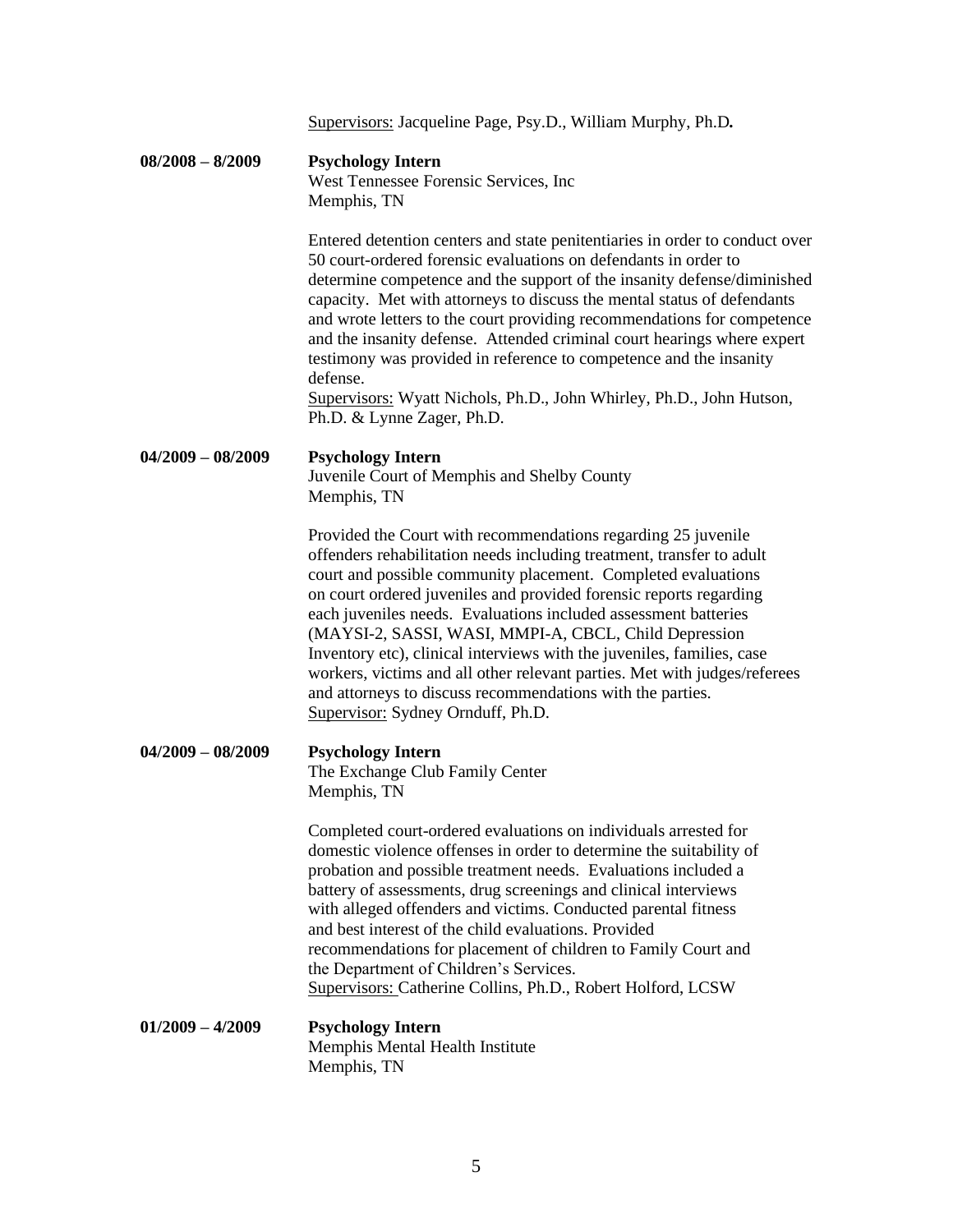|                     | In a secured hospital setting, executed court-ordered forensic evaluations<br>on defendants found Incompetent to Proceed to Trial; assessed<br>defendant's for the applicability of the insanity defense/diminished<br>capacity. Led competence restoration /forensic issues groups,<br>administered malingering testing, intelligence testing, personality testing.<br>Other duties included writing letters to the court about recommendations<br>for competence and support of insanity defense/diminished capacity,<br>attending civil commitment hearings on assigned patients, observing<br>expert testimony in criminal court and providing individual and group<br>therapy sessions.<br>Supervisor: Lucy Vinturella, Ph.D.                                     |
|---------------------|------------------------------------------------------------------------------------------------------------------------------------------------------------------------------------------------------------------------------------------------------------------------------------------------------------------------------------------------------------------------------------------------------------------------------------------------------------------------------------------------------------------------------------------------------------------------------------------------------------------------------------------------------------------------------------------------------------------------------------------------------------------------|
| $01/2009 - 04/2009$ | <b>Psychology Intern</b><br>Le Bonheur Center for Children and Parents<br>Memphis, TN                                                                                                                                                                                                                                                                                                                                                                                                                                                                                                                                                                                                                                                                                  |
|                     | Completed court-ordered psychological evaluations on parents in order<br>to determine best placement for children with Dependency Court<br>involvement due to parental neglect and/or physical/sexual abuse.<br>Evaluations included conducting a battery of tests (Shipley, WASI,<br>Rorschach, MCMI, MMPI, 16 PF, Bender-Gestalt, WRAT), interviews<br>with parents/children, attending interdisciplinary staffings with the<br>Department of Children's Services social workers. Final reports were<br>provided to the referring agency/court. Also, attended interdisciplinary<br>staff meetings in order to review the status and further treatment needs of<br>children removed from parental custody due to abuse/neglect.<br>Supervisor: Earle Donelson, Ph.D. |
| $08/2008 - 5/2009$  | <b>Psychology Intern</b><br><b>Boling Center for Developmental Disabilities</b><br>Parent-Child Interactive Therapy (PCIT) Clinic<br>Memphis, TN                                                                                                                                                                                                                                                                                                                                                                                                                                                                                                                                                                                                                       |
|                     | Provided a very specialized form of family therapy to families with<br>children having behavior management difficulty. Reported progress and<br>status of therapy to the Department of Children's Services in Memphis,<br>TN as part of a reunification plan through Dependency/Family court.<br>Supervisors: Christy Warner, Ph.D., Crystal Schrum, Ph.D. & Colby<br>Butzon, Ph.D.                                                                                                                                                                                                                                                                                                                                                                                    |
| $08/2005 - 08/2006$ | <b>Psychology Trainee</b><br><b>Forensic Concentration</b><br>South Florida Evaluation and Treatment Center, Miami, Florida<br>Guardian Ad Litem Program, Broward County, Florida                                                                                                                                                                                                                                                                                                                                                                                                                                                                                                                                                                                      |
|                     | Led Competency Restoration Training groups at the South Florida<br>Evaluation and Treatment Center with individuals found incompetent to<br>proceed to trial and/or not guilty by reason of insanity. Groups consisted<br>of an average of six to eight patients, totaling 17 patients, ages ranged<br>from 24 - 56. Individual competency training and psychotherapy was<br>carried out with 3 patients deemed inappropriate to attend group                                                                                                                                                                                                                                                                                                                          |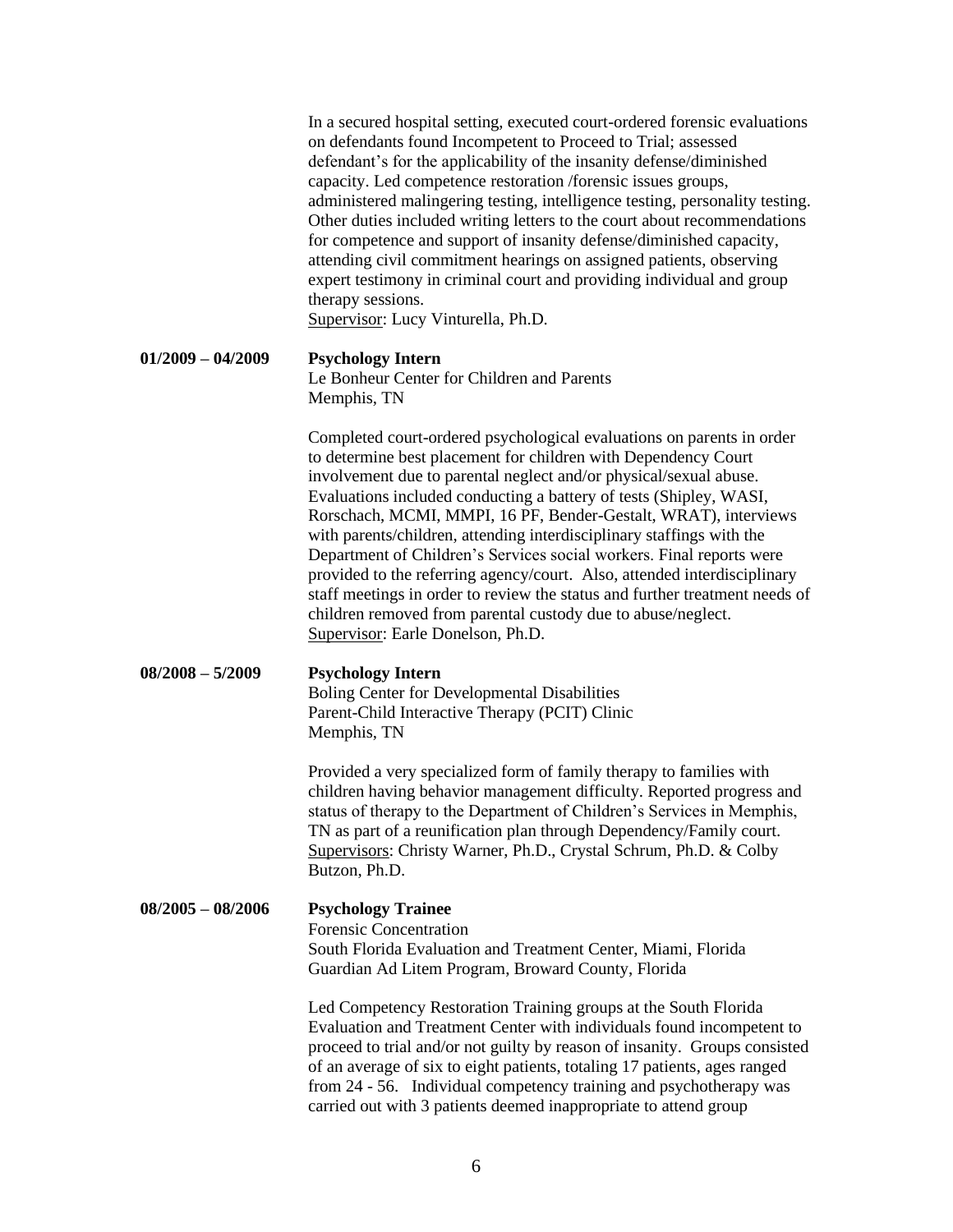sessions. Patients' diagnoses included Schizophrenia, Bipolar, Major Depressive Disorder and other serious mental illnesses. Other duties included competency assessments, risk and dangerousness assessments, report writing including forensic psychological evaluations, return to court, continued hospitalization stay, and monthly progress reports. Conducted court ordered psychological evaluations on parents and children involved in the Guardian Ad Litem Program. Entered the jails in order to administer forensic assessment on individual deemed at risk for termination of parental rights. Supervisors: Lenore Walker, Ed.D., ABPP, David Shapiro, Ph.D., ABPP & Ross Seligson, Ph.D.

**09/2004 – 08/2005 Psychology Trainee** Adolescent Drug Abuse Prevention and Treatment Program Nova Southeastern Psychology Services Center Ft. Lauderdale, FL

> Provided individual and family psychotherapy to court-ordered/referred juveniles who required psychological services as a part of their probation. Client diagnoses included Oppositional Defiant Disorder, Major Depressive Disorder, Substance Abuse, and other substance related disorders. Client ages ranged from 11 -18. Other duties included the completion of biopsychosocial and intake evaluations, cognitive and behavioral assessments, and other written reports. Also instructed Parent Training groups with parents who were referred by the program. Supervisor: Vincent B. Van Hasselt, Ph.D.

# **OTHER CLINICAL AND WORK-RELATED EXPERIENCE**

### **01/2011 – 07/2011 Associate Attorney Law Offices of Magdalena Cuprys North Miami Beach, FL**

Acted as an associate attorney in the areas of immigration, criminal and family law. Tried cases in immigration, attended court hearings, deposed witnesses, drafted motions, conducted research, document searches, attended court hearings, conducted intakes, met with other attorneys regarding plea bargaining and other general associate duties.

# **11/2009 – 1/2010 Legal Intern** Montoya | Lopez, PLC. Miami, FL

Acted as a legal intern, conducted research regarding closed head injuries and judicial trends involving such matters in personal injury cases. Prepared motions and other documents for court. Supervisor: Edward Montoya, J.D.

#### **06/2007 – 08/2007 Legal Intern** Haitian Women of Miami, Inc.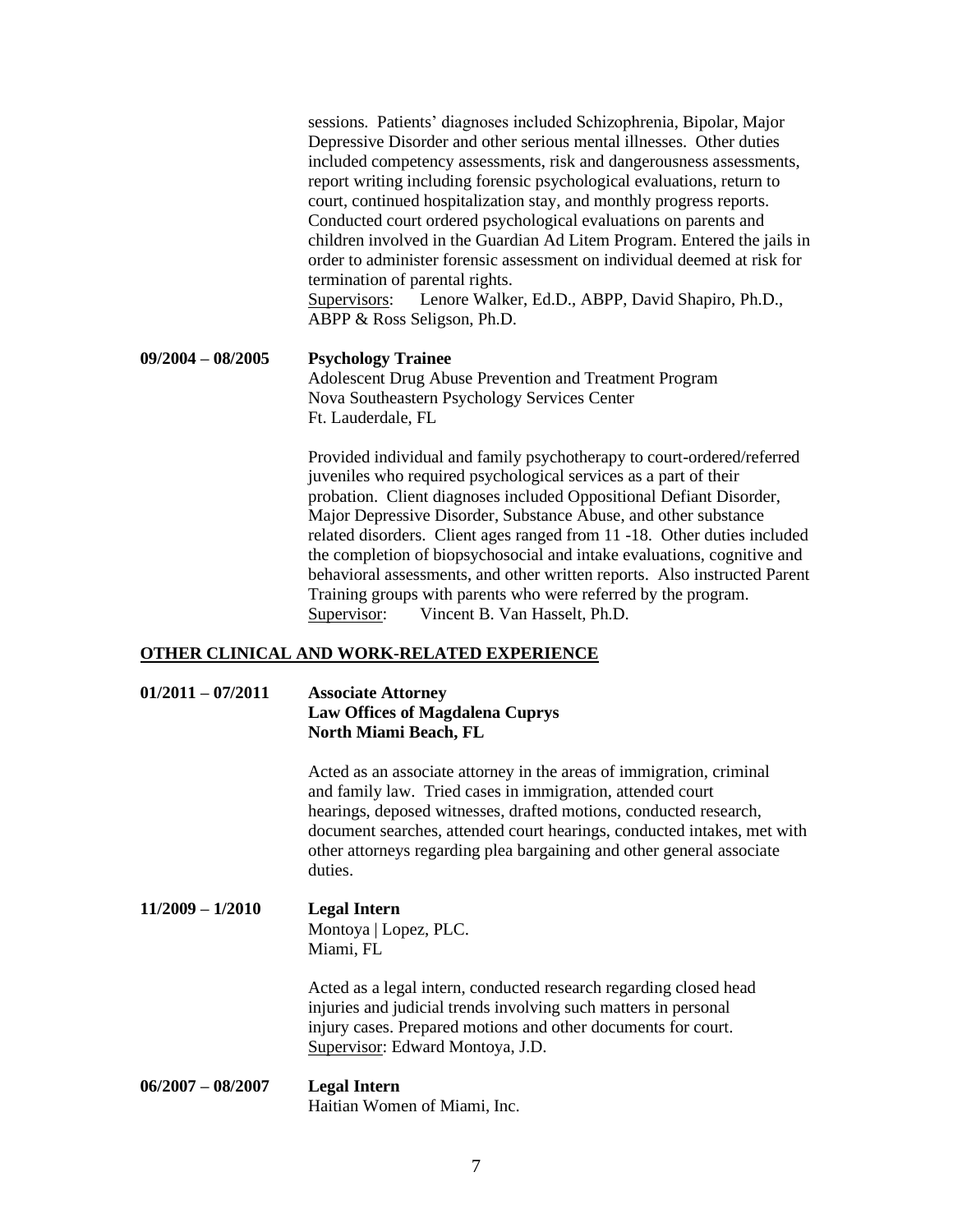Miami, FL

|                     | Offered legal assistance to individuals from the Haitian community<br>living under the poverty line. Conducted intake interviews with clients,<br>prepared evidence and took personal statements of petitioners using the<br>Violence Against Women's Act to obtain legal status in the United States<br>after escaping from violent spouses. Acted as a liaison between the<br>organization and the prosecutor's office to ensure the safety of our<br>clients and to determine the status of their criminal cases against their<br>battering spouses. Entered detention centers operated by the Department<br>of Homeland Security to attend court hearings, take clients' statements<br>and prepare them for trial.<br>Supervisors: Rosta Telfort, J.D. and Martine Theodore, M.S.                                                                                 |
|---------------------|-----------------------------------------------------------------------------------------------------------------------------------------------------------------------------------------------------------------------------------------------------------------------------------------------------------------------------------------------------------------------------------------------------------------------------------------------------------------------------------------------------------------------------------------------------------------------------------------------------------------------------------------------------------------------------------------------------------------------------------------------------------------------------------------------------------------------------------------------------------------------|
| $12/2003 - 05/2006$ | <b>Graduate Assistant</b><br>School Psychology Program, Center for Psychological Studies<br>Nova Southeastern University<br>Ft. Lauderdale, FL                                                                                                                                                                                                                                                                                                                                                                                                                                                                                                                                                                                                                                                                                                                        |
|                     | Prepared contract agreements for faculty members; promoted, advertised<br>and attended continuing education programs in the local community;<br>additional duties included ensuring that students met qualifications for<br>graduation for the school psychology program, tracking students'<br>PRAXIS and other standardized testing scores; performed general<br>clerical duties for the general maintenance of the school psychology<br>program.<br>Suzanne O'Sullivan, M.S.<br>Supervisor:                                                                                                                                                                                                                                                                                                                                                                        |
| $02/2003 - 06/2003$ | <b>Intake Specialist</b><br>Fellowship House<br>Miami, FL                                                                                                                                                                                                                                                                                                                                                                                                                                                                                                                                                                                                                                                                                                                                                                                                             |
|                     | Assessed inmates' suffering from severe mental illness, at the county jail<br>and local maximum security prisons, appropriateness for admission into<br>the program. Determined client level of functioning for admission to the<br>residential program. Conducted psychosocial evaluations and wrote<br>reports on clients entering into the program, acted as a representative of<br>Fellowship House at court hearings for clients and acted as a liaison<br>between the clients and services provided within the program and in the<br>community. Client diagnoses included Schizophrenia, Schizoaffective<br>Disorder, Bipolar Disorder and Major Depressive Disorder as well as<br>being dually diagnosed with various substance abuse and personality<br>disorders. Client age ranged from $18 - 65$ .<br>Supervisors: Dynare Pereda M.S. and Genna Marx, M.S. |
| $06/2001 - 01/2002$ | <b>Research and Administrative Assistant</b><br>Eating Disorders and Behavioral Medicine Clinics<br>Johns Hopkins Hospital<br>Baltimore, MD                                                                                                                                                                                                                                                                                                                                                                                                                                                                                                                                                                                                                                                                                                                           |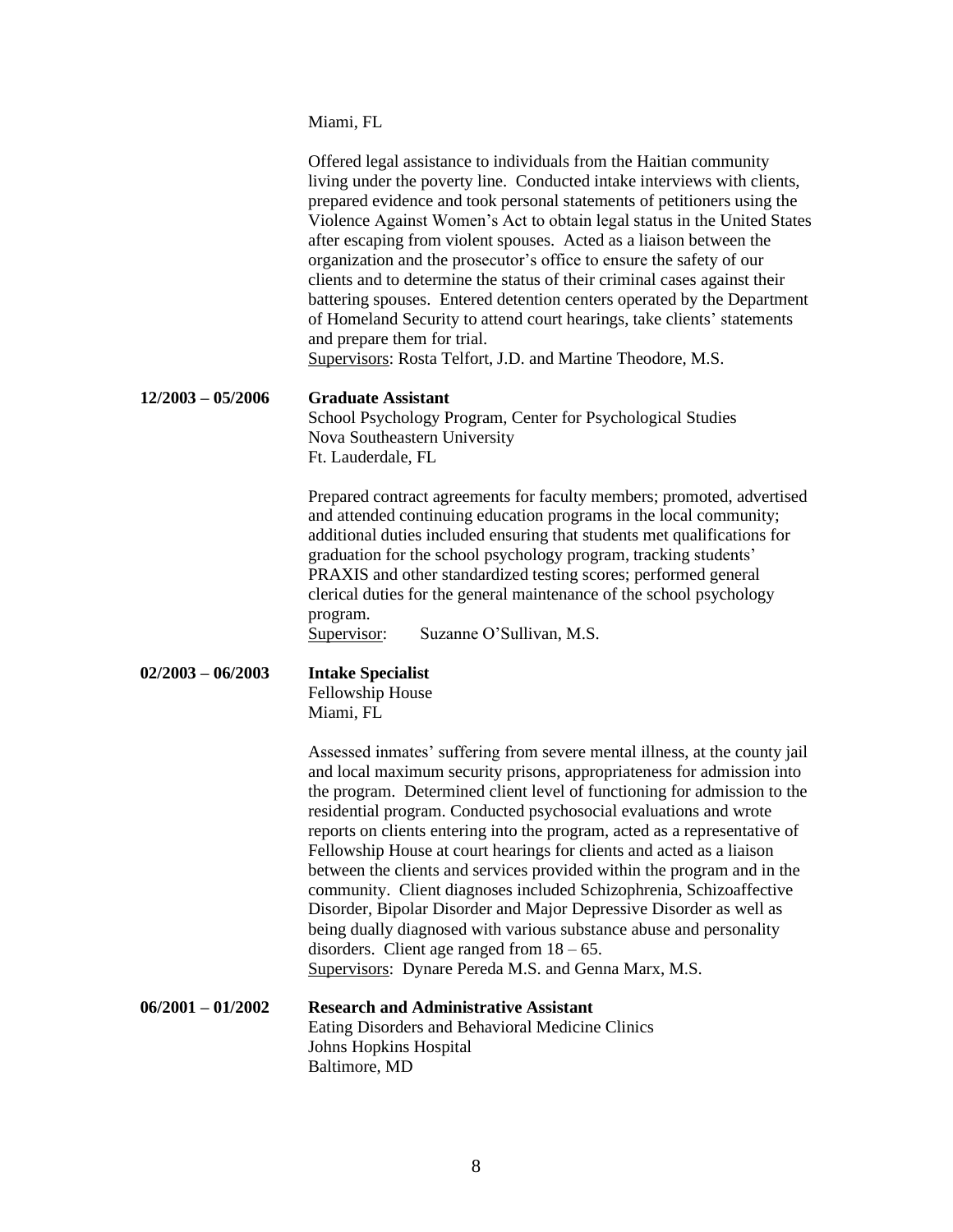|                                     | Collected and recorded data on eating disordered patients in an inpatient<br>setting; shadowed psychiatrist and learned methods utilized by<br>behavioral therapists for treating eating disorders; attended grand round<br>sessions with treatment team. Additional duties included literature<br>review searches, developing a database for research participants for<br>quality of life study for individuals suffering from Scleroderma and<br>created audiotapes that were sent to research participants as a part of the<br>study |
|-------------------------------------|-----------------------------------------------------------------------------------------------------------------------------------------------------------------------------------------------------------------------------------------------------------------------------------------------------------------------------------------------------------------------------------------------------------------------------------------------------------------------------------------------------------------------------------------|
| $01/2001 - 05/2001$                 | <b>Student Intern</b><br>Sheppard Pratt Mental Health System, Trauma Unit<br>Baltimore, MD                                                                                                                                                                                                                                                                                                                                                                                                                                              |
|                                     | Led journaling group, assisted mental health workers in caring for the<br>daily basic needs of the patients, attended group therapy sessions, learned<br>the inner workings of an inpatient maximum psychiatric hospital;<br>conducted chart review.                                                                                                                                                                                                                                                                                    |
| $06/1998 - 09/1998$                 | <b>Family and Patient Coordinator</b><br><b>Legion Park Medical Center</b><br>Miami, FL                                                                                                                                                                                                                                                                                                                                                                                                                                                 |
|                                     | Obtained patients past medical records and current insurance<br>information; provided medical specialists with patient records collected<br>by the primary care physician and vice versa; other duties included<br>conducting medical vital tests.<br>Supervisor: Corrine Kirkland, ARPN                                                                                                                                                                                                                                                |
| <b>ACADEMIC/TEACHING EXPERIENCE</b> |                                                                                                                                                                                                                                                                                                                                                                                                                                                                                                                                         |

## **01/2012 – 06/2012 Adjunct Professor Course: Introduction to Forensic Psychology** Texas Tech University

Taught introductory forensic psychology course to upper-level undergraduate students.

**05/2006 – 08/2006 Graduate Teaching Assistant 05/2005 – 08/2005 Course: Research Design** Nova Southeastern University, Center for Psychological Studies Ft. Lauderdale, FL

> Assisted students in generating research topics for the course research requirement. Lectured students on internal and external validity, conducted review sessions with students in order to prepare them for examination and graded papers. Other duties included making photocopies of exams and other handouts for the professor, holding office hours for students, and creating a database to determine trends in the students' academic achievement. Professors: John Lewis, Ph.D.

Christian DeLucia, Ph.D.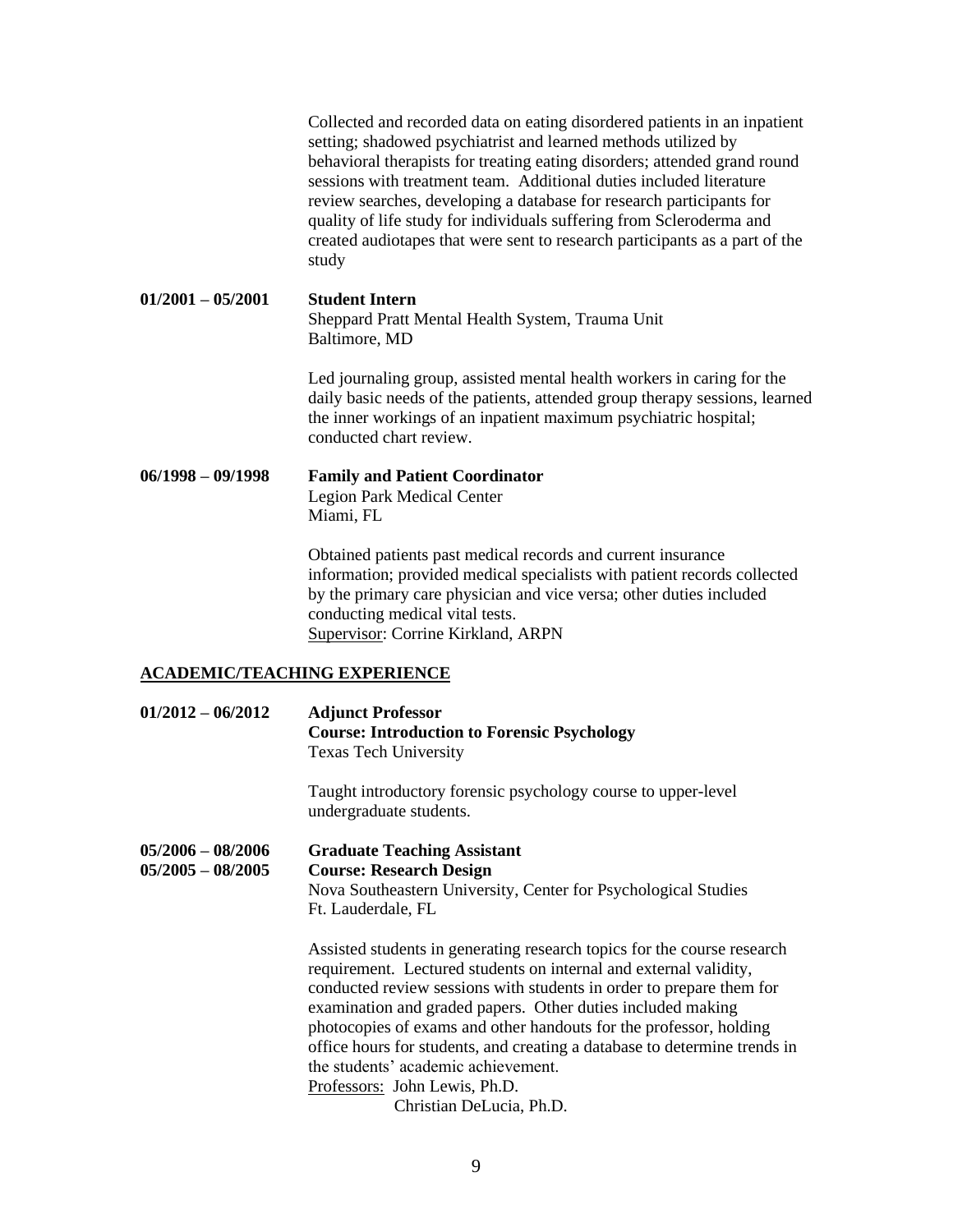# **01/2005 – 04/2005 Graduate Teaching Assistant Course: Criminal Law** Nova Southeastern University, Center for Psychological Studies Ft. Lauderdale, FL Aided students in generating paper topics for the course's requirements; answered emails from students in regard to class examinations. Professor: David Shapiro, Ph.D., ABPP

### **RESEARCH EXPERIENCE**

### **08/2005 – 06/2009 Forensic Research Study, Competence to Stand Trial** Coordinator and Researcher Nova Southeastern University Ft. Lauderdale, FL

An assessment that measured levels of competence in individuals found incompetent to stand trial was developed, literature review searches were conducted in order to determine the constructs utilized in the developing the assessment, wrote a paper and prepared findings for presentation in a symposium at the American Psychological Association 2006 Annual Convention. Further development and improvements are currently being made on the measure.

Supervisor: David Shapiro, Ph.D., ABPP

### **10/2004 – 06/2009 Forensic, Juvenile Research**  Co-coordinator and Researcher Nova Southeastern University Ft. Lauderdale, FL

In a research study titled: *Born to Be Wild? Dispelling the Myth that Female Juvenile Offenders are Inherently Bad,* data collected from hundreds of female juvenile offenders at a South Florida detention center. Adolescent offenders were administered the "My Worst Experience", "Trauma Symptom Inventory", and the "State- Trait Anger Expression Inventory-2" to assess for Post Traumatic Stress Disorder Symptoms. Explored factors that account for delinquent and acting out behaviors of female juvenile offenders. This research was accepted for publication pending revisions. Supervisor: Lenore Walker, Ed.D., ABPP

# **08/2005 – 07/2006 Major Paper** Researcher Nova Southeastern University Ft. Lauderdale, FL

In order to guarantee a defendant due process of the law in criminal court, it is of utmost importance that a defendant be competent during the trial process. This research titled *Competence and the Need for Investigation into Attorney Perception of the Restoration Process* looked at the legal construct of being found competent to stand trial.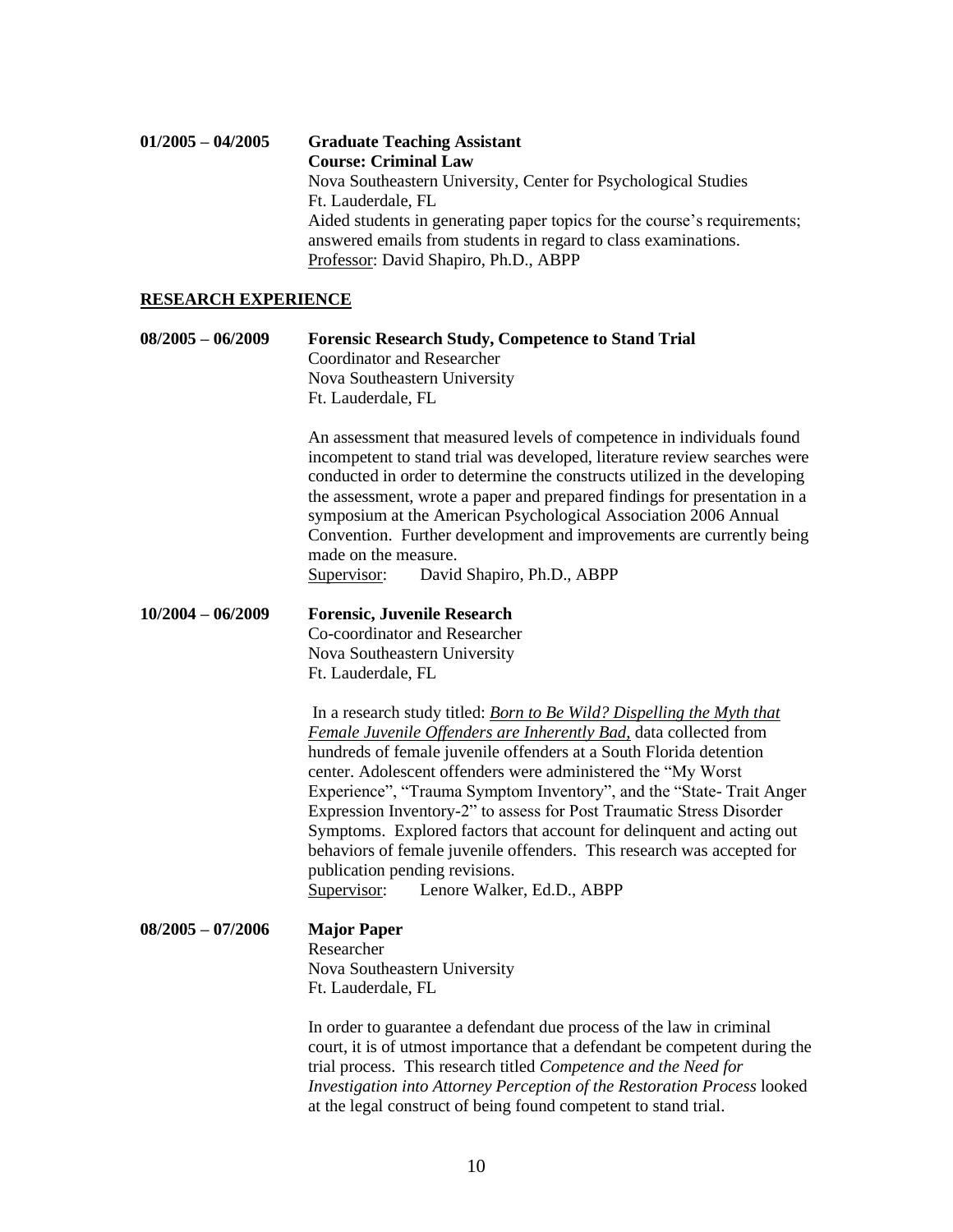|                     | Exploration of competence restoration programs that target individuals<br>found incompetent to proceed to trial was conducted; as was the<br>necessity for legal and mental health professionals to come an<br>understanding of how best to structure such programs in order to truly<br>restore competence and reduce re-hospitalization rates in order to ensure<br>that the mentally ill receive the same treatment and opportunity in the<br>criminal justice system as individuals who do not suffer from such<br>illnesses.<br>Supervisor:<br>David Shapiro, Ph.D., ABPP |
|---------------------|--------------------------------------------------------------------------------------------------------------------------------------------------------------------------------------------------------------------------------------------------------------------------------------------------------------------------------------------------------------------------------------------------------------------------------------------------------------------------------------------------------------------------------------------------------------------------------|
| $10/2003 - 8/2005$  | <b>Forensic, Death Penalty</b><br>Co-coordinator and Researcher<br>Nova Southeastern University<br>Ft. Lauderdale, FL<br>This research project looked at the mental health factors that are utilized                                                                                                                                                                                                                                                                                                                                                                           |
|                     | by the courts to determine what acts as a mitigating factor in death<br>penalty cases. Both statutory and case law was reviewed and trends were<br>determined. Results were presented at the American Psychological<br>Association Convention 2005, Division 42, in a poster which received a<br>poster prize.<br>Supervisor:<br>David Shapiro, Ph.D., ABPP                                                                                                                                                                                                                    |
| 10/2004             | <b>Biofeedback Research Study</b><br><b>Research Assistant</b><br>Nova Southeastern University<br>Ft. Lauderdale, FL                                                                                                                                                                                                                                                                                                                                                                                                                                                           |
|                     | This study compared biofeedback data with verbal responses regarding<br>personal view of interracial dating. Conducted literature reviews,<br>underwent training on biofeedback equipment, and collected data as<br>apart of responsibilities.<br>Supervisor:<br>Stephan Campbell, Ph.D.                                                                                                                                                                                                                                                                                       |
| $09/2003 - 12/2003$ | <b>Battered Women's Project</b><br><b>Statistics Research Assistant</b><br>Nova Southeastern University<br>Ft. Lauderdale, FL                                                                                                                                                                                                                                                                                                                                                                                                                                                  |
|                     | Duties involved creating the statistics database for results. The Battered<br>Women's Study is an ongoing research project coordinated by Dr. Lenore<br>Walker. The current project continues to strengthen the research that<br>supports Battered Woman's Syndrome as a legal defense strategy and its<br>adaptability to other countries. Created a SPSS data base for results as                                                                                                                                                                                            |

# **PUBLICATIONS:**

Coker, K.L, Ikpe, U.N., Brooks, J.S., Page, B., Sobell, M.S. (2014), The Effect of Social Problem Solving Skills in the Relationship between Traumatic Stress and Moral Disengagement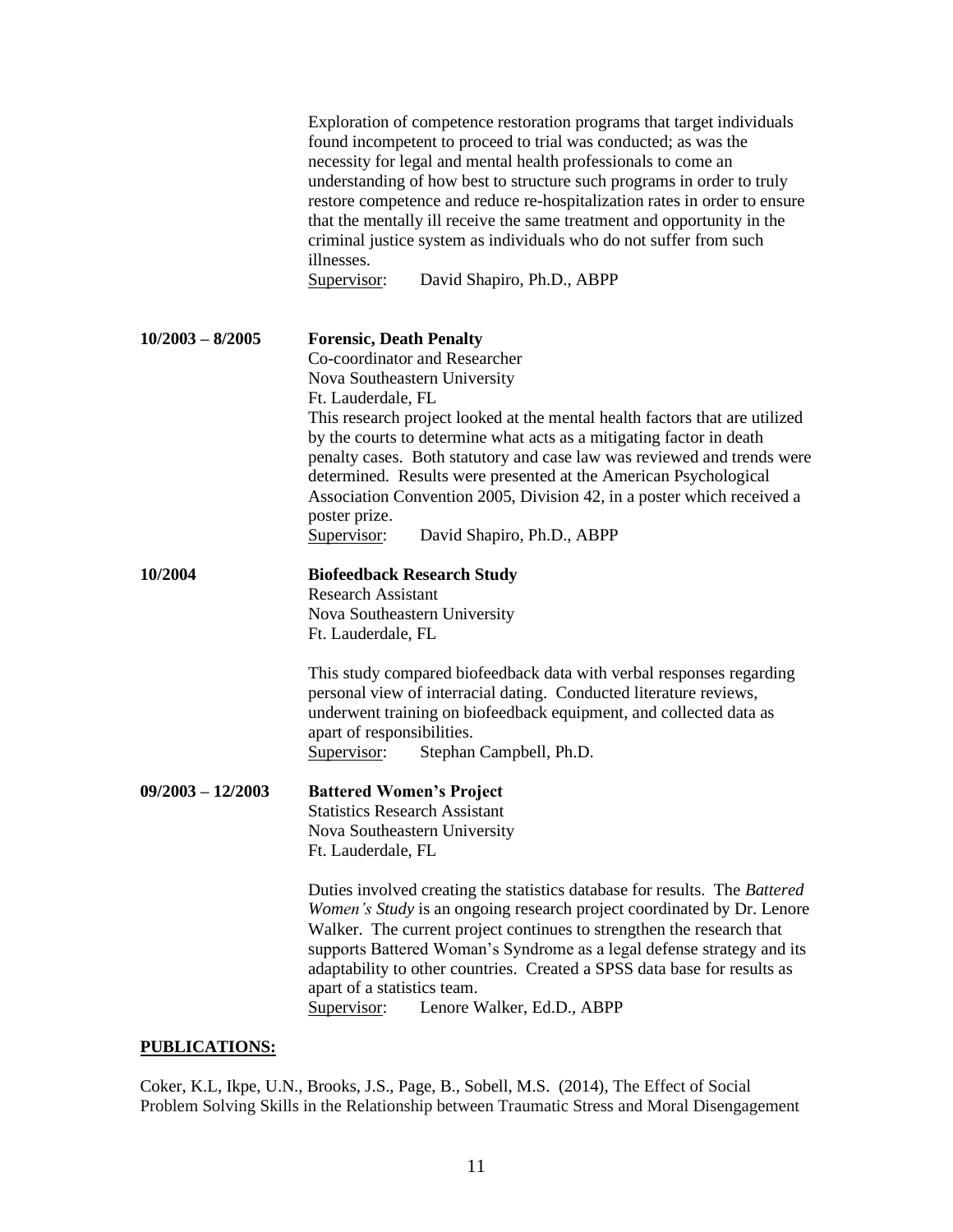among Inner-City African American High School Students. *Journal of Child and Adolescent Trauma*, 7(2), 87 – 95.

Coker, K.L, Wernsman, J., Ikpe, U.N., Brooks, J.S., Bushell, L.L., Kahn, B.A. (2014), Using the massachusetts youth screening instrument-version 2 on a community sample of african american and latino/a juvenile offenders to identify mental health and substance abuse treatment needs. *Criminal Justice and Behavior*, 41(4), 492 – 511.

Ikpe, U. N. & Coker, K. L. (2010). Encouraging the use of community involvement and restorative practices as treatment for trauma with black juvenile offenders, *Loyola University at Chicago Public Interest Law Reporter*, 15, 220 - 228.

### **NATIONAL PRESENTATIONS:**

Kavanaugh, A.E., Ikpe, U.N., Sharpe, C, Rubio, J.S., Johnson, E., Coker, K.L., Coupet, S.M., Kirsch, L.G. (2011). Juvenile psychopathy and punishment of juvenile offenders: What the psychological literature and the U.S. Supreme Court tells us? Criminal/Forensic, Symposium Presentation, APA, Washington D.C.

Shapiro, D. & Ikpe, U. (2006). Competence Restoration Programs Paper Presentation, A.P.A. New Orleans, LA.

Dorsainville, A., Harder, N. Ikpe, U., & Shapiro, D. (2005). Psychologists and Mental Health Mitigation: Justice for All? Poster Presentation, APA, Washington, D.C.

Ikpe, U., Baute, S., Coker, K. L., Robinson, M., Baca J., Dorsainville, A., & Walker, L. (2005). Born to Be Wild: Trauma Assessments in Juvenile Delinquents. Aggression and Violent Behavior. Symposium Presentation, APA. Washington D.C.

Campbell, S., Nicolas, A., Ardern, H., Townsel, A., Robinson, M., Ikpe, U. (2005). Physiological Measures and Attitudes Toward Interracial Relationships. Poster Presentation, APA. Washington D.C.

### **HONORS AND AWARDS:**

| 2007 | <b>Summer Fellow</b>                  |
|------|---------------------------------------|
|      | Center for Ethics and Public Service  |
|      | University of Miami                   |
|      | Coral Gables, FL                      |
| 2005 | <b>Poster Prize</b>                   |
|      | APA, Division 42                      |
|      | Psychologists in Independent Practice |
|      |                                       |

### **EXPERIENCE/COMMUNITY OUTREACH:**

| $08/2010 - 08/2012$ | <b>Akwa Ibom State Association</b> |
|---------------------|------------------------------------|
|                     | National Executive Board           |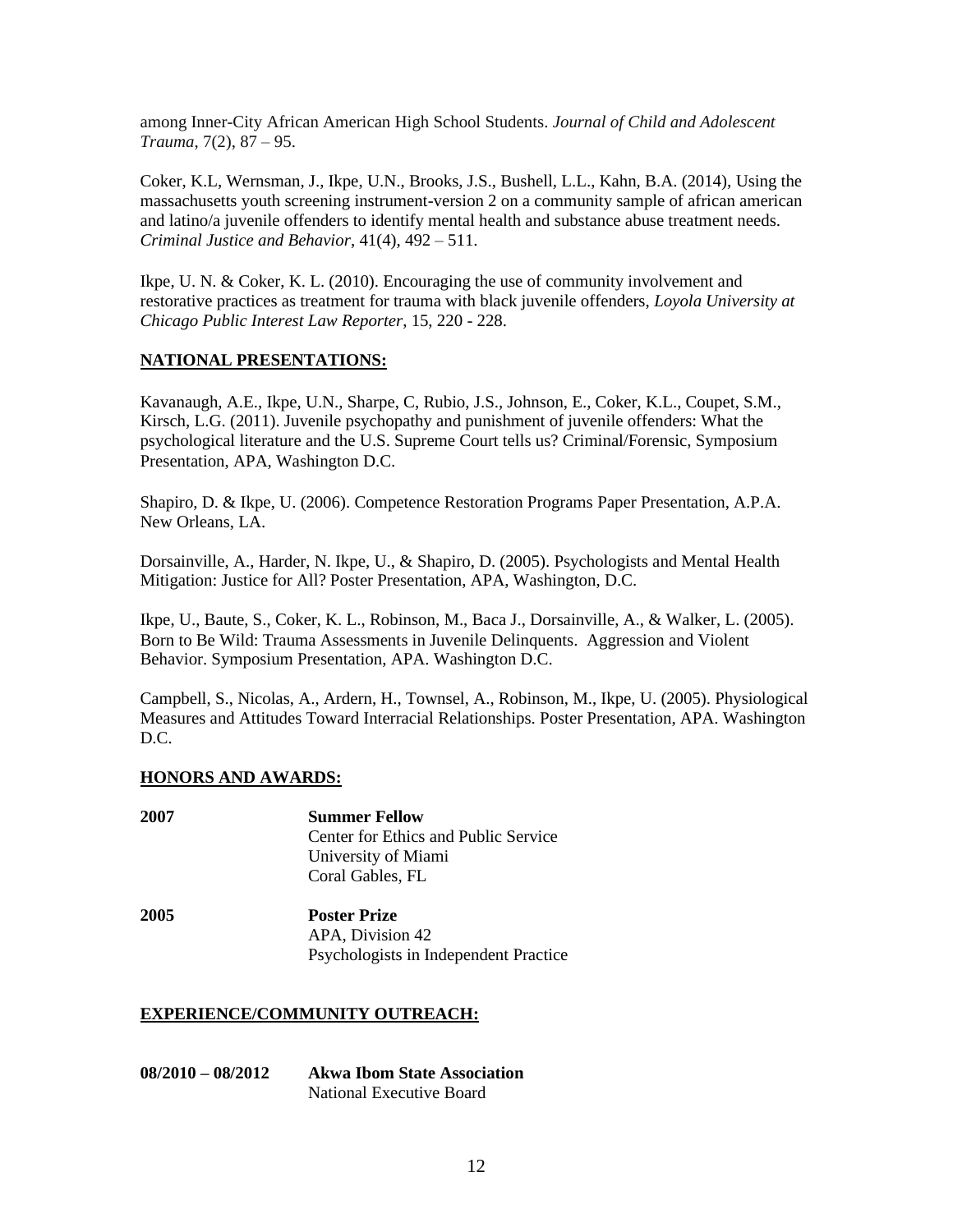|                     | Sat on the national executive board of a non-profit organization created<br>to promote the culture of Akwa Ibom State, Nigeria and to fundraise in<br>order to provide economic support for various community improvement<br>projects in Akwa Ibom State, Nigeria.      |
|---------------------|-------------------------------------------------------------------------------------------------------------------------------------------------------------------------------------------------------------------------------------------------------------------------|
| Summer 2007         | <b>Citizenship Preparation Teacher</b><br>Haitian Women of Miami, Inc.<br>Miami, FL                                                                                                                                                                                     |
|                     | Taught a class of approximately 30 individuals of varying age materials<br>necessary to take the test required by the Department of Homeland<br>Security in order to obtain citizenship in the United States of America.<br>The class met twice a week in the evenings. |
| 10/2006             | <b>Halloween Community Outreach Celebration</b><br><b>Family Law Society</b><br>University of Miami                                                                                                                                                                     |
|                     | Set up tables and provided candy to children in the local community as<br>safe alternative to trick-or-treating in their neighborhoods.                                                                                                                                 |
| $10/2004 - 01/2006$ | <b>Habitat for Humanity</b><br>Broward County, Florida                                                                                                                                                                                                                  |
|                     | Completed various construction tasks to help build housing for low-<br>income families in Broward County. Duties ranged from painting and<br>installing insulation to cleaning and building a roof.                                                                     |
| $09/2003 - 09/2004$ | <b>Take Back the Night Rally</b><br>Feminist Alliance for Networking and Support<br>Nova Southeastern University                                                                                                                                                        |
|                     | Aided in the coordination of and attended the Take Back the Night Rally<br>which allowed individuals who oppose violence against women to<br>congregate; the event also had guest speakers and a candlelight vigil.                                                     |
| $08/1998 - 08/2002$ | <b>Akwa Ibom State Youth Association</b><br>Miami, FL                                                                                                                                                                                                                   |
|                     | Participated in car washes and other fundraisers in order to raise money<br>utilized to provide academic scholarships to students living in Akwa<br>Ibom State, Nigeria in West Africa.                                                                                 |

# **ACTIVITIES AND LEADERSHIP:**

**Member**, American Psychological Association, Present.

**Member,** Association of Family and Conciliation Courts, Present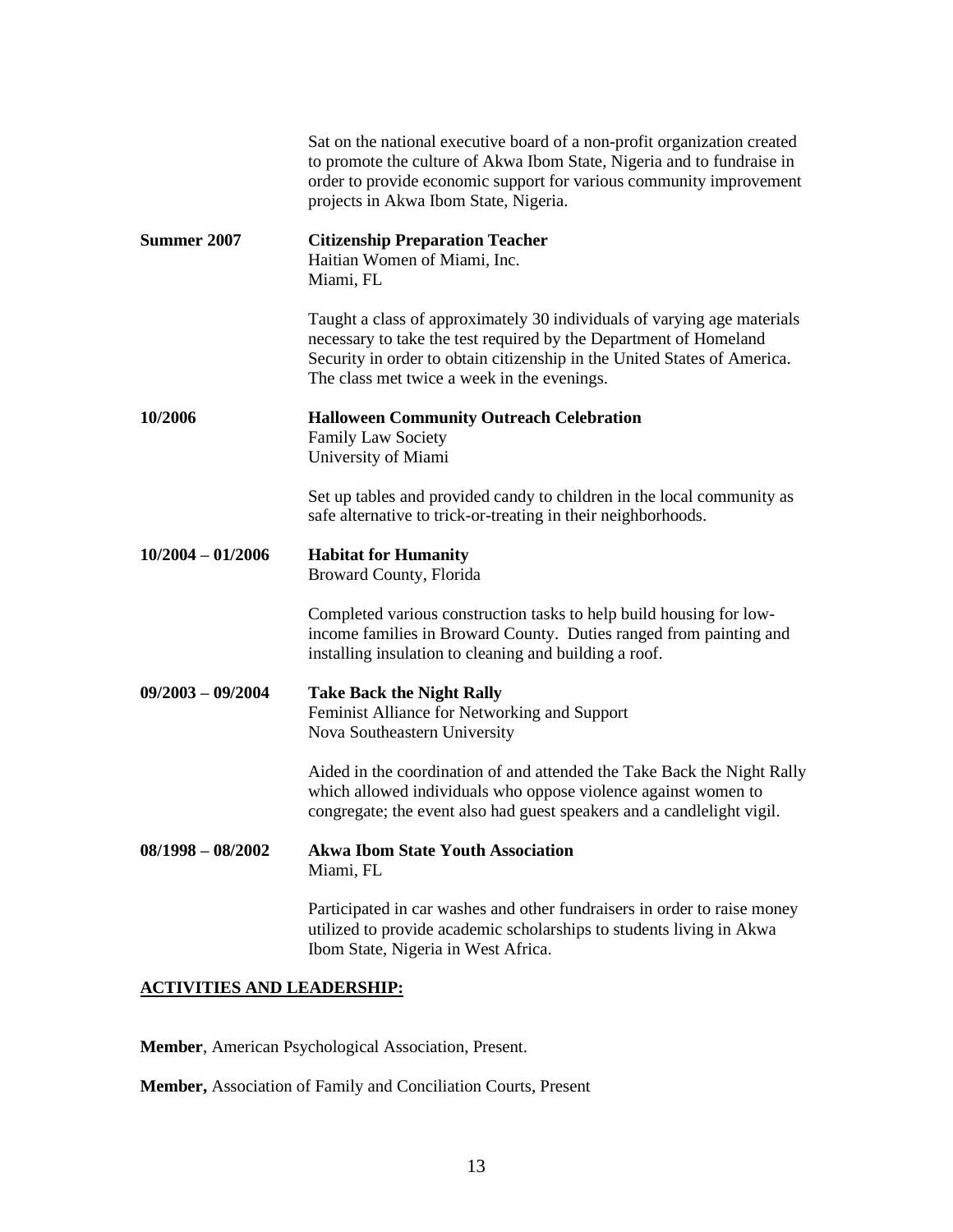**Participant**, National Commission on Correctional Healthcare, Suicide Prevention Summit Task force

**Member,** The American Bar Association, January 2010 – January 2012.

**Student Member,** The Association of Black Psychologists, August 2007 – August 2010.

**Member,** Black Law Students Association, University of Miami, September 2006 – May 2010.

**Member**, Family Law Society, University of Miami, September 2006 – May 2008.

**Coordinator,** Competence to Stand Trial Research Project, Nova Southeastern University, August 2006 –2009.

**Member,** Christian Legal Society, University of Miami, September 2006 – September 2007.

**Co-Coordinator,** Death Penalty Research Project, Nova Southeastern University, August 2005 – August 2006.

**Co-Coordinator,** Juvenile Research Project, Nova Southeastern University, August 2005 – August 2006.

**Conference Chairperson,** Ethnic Minority Association of Graduate Students, Nova Southeastern University, May 2004 - May 2005.

**Member,** Feminist Alliance for Networking and Support, September 2003 – September 2004.

University, November 2000 – May 2002.

**Member**, Black Student Union, Johns Hopkins University, September 1998- May 2002.

# **CONFERENCES AND WORKSHOPS:**

| 08/21 | American Psychological Association<br>2021 Virtual Conference                         |
|-------|---------------------------------------------------------------------------------------|
| 04/21 | National Commission on Correctional Health Care Convention<br>2021 Virtual Conference |
| 08/20 | American Psychological Association<br>2020 Virtual Conference                         |
| 10/19 | <b>AATOD</b> Annual Conference<br>Orlando, FL                                         |
| 04/19 | National Commission on Correctional Health Care Convention<br>Nashville, TN           |